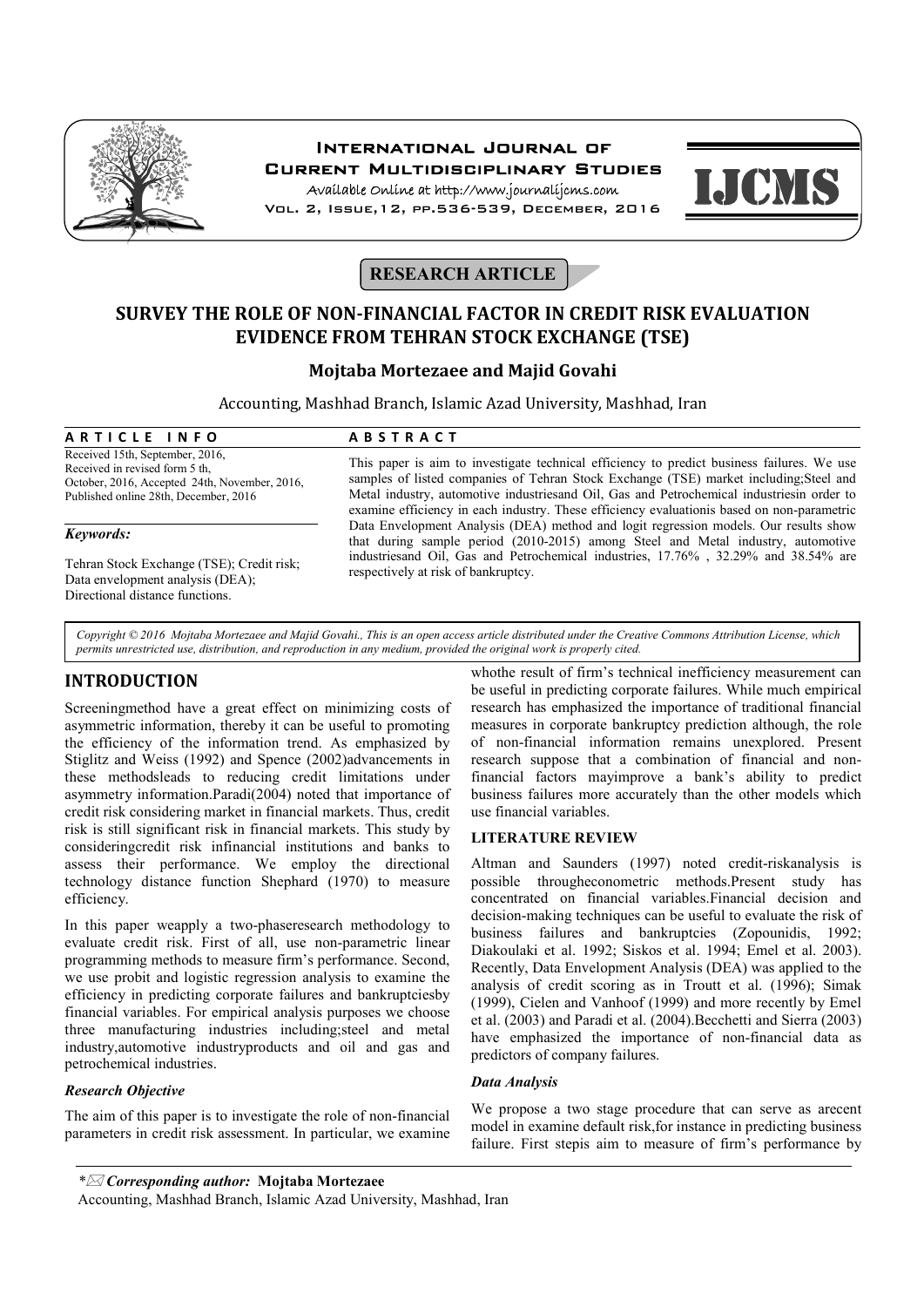using DEA methods. In second stage we use probity and logistic regression analysis to assess the importance of efficiency in predicting business failures over and above that explained by financial factors. We apply DEA to estimate the directional distance function using a sample of Tehran Stock Exchange (TSE)industries. Following Färe and Grosskopf (2004) and Färe (2007) we assume that firms employ N inputs explain by below equations; to produce M outputs and technology may be characterized by a technology set T, which is the set of all feasible input/output combinations by equation (1).

$$
x = (x_1, x_n) \in R_+^N
$$
  
\n
$$
y = (y_1, y_m) \in R_+^M
$$
  
\n
$$
T = \{(x, y) : x \text{ can produce } y\}.
$$
  
\n(1)

The general case as follows;

 $g = (g_x, g_y)$  where  $g_x \in R_{\perp}^N$  and  $g_y \in R_{\perp}^M$ ,  $\vec{D}_T$  (x, y; g<sub>x</sub>, g<sub>y</sub>) = sup {β: (x βg<sub>x</sub>, y + βg<sub>y</sub>  $\in$ Γ}. (2)

In contrast, the Shephard (1970) distance functions:

 $D_0(x, y) = min \{ \theta : (x, y/\theta) \in \Gamma \}$  (3)

 $D_i (y, x) = max \{ \lambda : (x/\lambda, y) \in \Gamma \}$  (4)

Another important property is the representation property, viz.

$$
\vec{D}_T(x, y; g_x, g_y) \ge 0 \text{ if and only if } (x, y) \in \Gamma \tag{5}
$$

This says that all feasible bundles  $(x, y)$  will have non-negative values of the directional distance function. In turn, an values of the differential distance function. In turn, and observation is technically efficient when  $\vec{D}_T$  (x, y; g<sub>x</sub>, g<sub>y</sub>) = 0. The directional distance function can be estimated using DEA and a VRS (Variable returns to scale) technology as;

$$
\vec{D}_T \left( x, y; g_x, g_y \right) = \max \beta \tag{6}
$$

Subject to:

 $\sum_{k=1}^{K} Z_{z} X_{kn} \leq X_{kn} - \beta g_{x}, n = 1, \ldots, N$  $\sum_{k=1}^{K} Z_{z} y_{km} \leq y_{km} + \beta g_{y}$ ,  $m = 1,...,M$  $\sum_{k=1}^{K} z_{z} = 1, z_{z} \ge 0, k = 1,..., K$ 

Statistical data used in this paper are extracted from the TSE database.

It comprises samples of TSE industries from the Steel and Metal industry, automotive industryproducts, and oil, gas and petrochemical industries operating between 2010 and 2015.

Table 1 gives the descriptive statistics of the variables used in the empirical analysis. We have used data from 33 (198 firmyear observation) firms operating in the Steel and Metal industry, 16 (96 firm-year observation) firms from the automotive industryproducts, and 16 (96 firm-year observation) firms from the oil, gas and petrochemical industry.Table 1 shows that there are considerable differences in capital intensity among the three industries. Oil, gas and petrochemical industries has the lowest physical capital to labor ratio and tangibles to total assets ratio but a higher ratio of intangibles to total assets compared with the other two industries. We estimate that firms in the automotive industry have a better efficiency on average. For all three industries we find considerable efficiency differences between firms in the top efficiency quartile compared to firms in the bottom quartile. Firms in the Steel and Metal industry are on average less leveraged compared to oil and gas and automotive industries and have a higher solvency ratio.

Table 2, 3 and 4 presents the results of the logistic and probit regressions. As it is well known estimated coefficients from binary regression models do not measure the marginal effect of the regression on the dependent variable. For example, the partial regression coefficient estimates in the logit model measure the change in the estimated logit (log of the odds-ratio) for a unit change in the value of a given predictor other things constant.DDF is the firm efficiency measure; size is (log) of total operating revenue; SR is the solvency ratio; PR is profits divided by total assets; tangibles and intangibles are measured as ratios over total assets; GR is the growth in earnings. The dependent variable is a dummy variable (D) indicating if a firm was active (D=0) or is potentially distressed/had left the industry (D=0). Z-statistics are calculated using Huber-White robust standard errors. Prob are p-values of estimated coefficients. R-sq. is the McFadden R-squared computed as one minus the ratio of the unrestricted over the restricted log likelihood values. The LR statistic tests the null that all slope coefficients except the constant are equal to zero.

The marginal effect of a variable on the probability of the response (i.e. firm default) is given by the product of the partial regression coefficient times the odds-ratio.

**Table 1** Descriptive Statistics<sup>1</sup>

|                   | Oil, gas and petrochemical industries |        |                | <b>Steel and Metal industries</b> |        |                | <b>Automotive industries</b> |        |                |
|-------------------|---------------------------------------|--------|----------------|-----------------------------------|--------|----------------|------------------------------|--------|----------------|
|                   | Mean                                  | Median | <b>St. Dev</b> | Mean                              | Median | <b>St. Dev</b> | Mean                         | Median | <b>St. Dev</b> |
| Output            | 127.4                                 | 56.7   | 567.2          | 287.4                             | 78.4   | 963.7          | 136.9                        | 54.6   | 621.2          |
| Labour            | 42.7                                  | 14.0   | 176.6          | 35.4                              | 20.0   | 106.3          | 31.6                         | 14.0   | 119.4          |
| Capital           | 375.4                                 | 54.6   | 1864.1         | 449.2                             | 127.8  | 1946.7         | 2171.3                       | 166.9  | 5821.2         |
| <b>DDF</b>        | 0.336                                 | 0.117  | 0.569          | 0.345                             | 0.127  | 0.486          | 0.174                        | 0.084  | 0.423          |
| DDF <sub>25</sub> | 0.002                                 | 0.000  | 0.04           | 0.003                             | 0.000  | 0.08           | 0.003                        | 0.000  | 0.006          |
| DDF75             | 1.013                                 | 0.475  | 1.002          | 1.056                             | 0.214  | 0.375          | 0.321                        | 0.276  | 0.544          |
| Profit            | 0.017                                 | 0.037  | 0.064          | 0.038                             | 0.036  | 0.038          | 0.019                        | 0.018  | 0.064          |
| <b>TA</b>         | 0.062                                 | 0.027  | 0.084          | 0.075                             | 0.052  | 0.086          | 0.169                        | 0.049  | 0.031          |
| Size              | 3.216                                 | 3.114  | 1.006          | 3.425                             | 2.364  | 1.002          | 3.924                        | 3.111  | 1.023          |
| <b>SR</b>         | 0.188                                 | 0.115  | 0.266          | 0.249                             | 0.264  | 0.349          | 0.279                        | 0.115  | 0.029          |
| <b>INT</b>        | 0.026                                 | 0.003  | 0.054          | 0.021                             | 0.004  | 0.049          | 0.016                        | 0.004  | 0.022          |
| DA                | 0.326                                 | 0.412  | 0.214          | 0.366                             | 0.297  | 0.441          | 0.379                        | 0.416  | 0.021          |
| Firms             | 96                                    |        |                | 198                               |        |                | 96                           |        |                |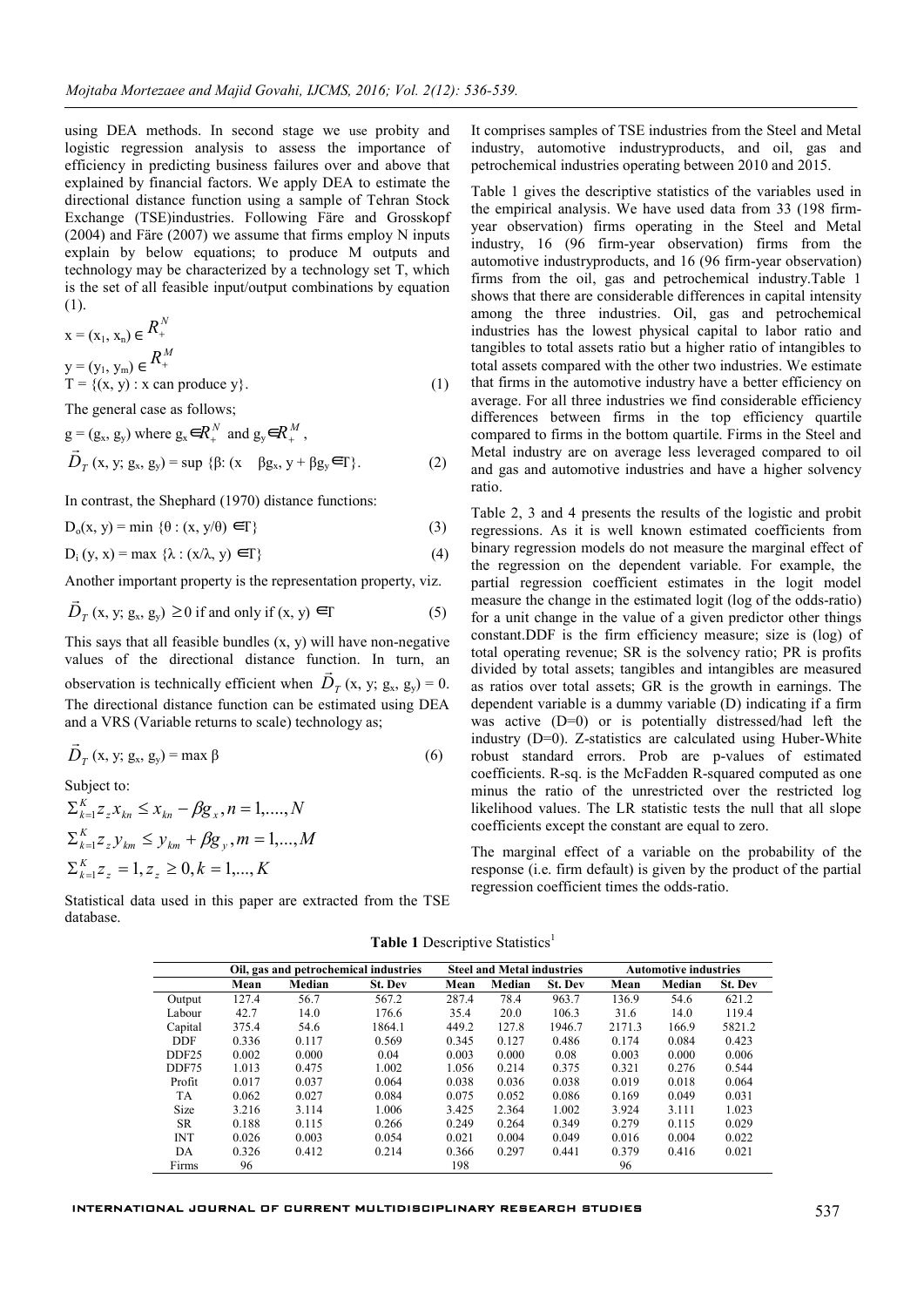|                   |             |          | Logit |          | Probit      |          |       |          |  |
|-------------------|-------------|----------|-------|----------|-------------|----------|-------|----------|--|
| Variable          | Coefficient | z-Stat   | Prob. | slope    | Coefficient | z-Stat   | Prob. | slope    |  |
| <b>DDF</b>        | 1.235       | 2.113    | 0.012 | 0.261    | 1.316       | 1.117    | 0.013 | 0.319    |  |
| <b>PR</b>         | $-6.442$    | $-3.362$ | 0.000 | $-0.614$ | $-3.115$    | $-4.326$ | 0.000 | $-1.017$ |  |
| <b>SR</b>         | 1.007       | 3.021    | 0.003 | 0.199    | 0.211       | 2.978    | 0.002 | 0.216    |  |
| <b>Size</b>       | $-0.036$    | $-0.215$ | 0.021 | $-0.012$ | $-0.055$    | $-1.623$ | 0.077 | $-0.069$ |  |
| <b>INT</b>        | $-1.111$    | $-0.032$ | 0.014 | $-0.233$ | $-1.214$    | $-2.119$ | 0.012 | $-0.364$ |  |
| DDF <sub>25</sub> | $-1.299$    | $-2.365$ | 0.017 | $-0.144$ | $-0.699$    | $-2.216$ | 0.018 | $-0.225$ |  |
| Const.            | $-0.743$    | $-1.715$ | 0.063 |          | $-0.456$    | $-1.759$ | 0.216 |          |  |
| LR(4 df)          | 34.698      | R-sq     | 0.131 |          | LR(4 df)    | 265.115  | R-sq  | 0.398    |  |
| P-value           | 0.000       |          |       |          | P-value     | 0.000    |       |          |  |
| $D=0$             | 178         | Total    | 198   |          |             |          |       |          |  |
| $D=1$             | 35          |          |       |          |             |          |       |          |  |

**Table 2** Logit and Probit Regression Analysisfor Steel and Metal industries

In the probit model marginal effects are computed by multiplying the partial regression coefficients times the standard probability density function. Thus unlike partial regression coefficients the value of marginal effects depend on the values of all the regresses. The slope coefficients we report in Table 2 are marginal effects evaluated at the median.

Table 2 shows that efficiency is a significant predictor of default for firms in the Steel and Metal industry. In particular, we find that more efficient firms are less likely to fail. A 0.2 unit increase in the inefficiency score increases the probability of default on average by about 1.65 percent. This probability decreases to about 0.33 percent for the top quartile of the most efficient firms. We also find that a one percentage point fall in profitability increases the probability of default by about 1.03 percent. Similarly, a one percentage point fall in intangibility is expected to increase the probability of default by about 0.26 percent. We find that the solvency ratio is a poor predictor of a company's default. In fact our results suggest that all else equal an increase in SR is expected to increase (albeit by a small amount) rather than decrease the probability of default. This finding suggests that caution needs to be exercised when loan approvals are weighted too heavily on net worth considerations. We conclude that in spite of its simplicity and general appeal SR is a probably a backward rather than forward performance measure and thus it may not be a reliable predictor of a company's future health. Overall, we find from the estimates of the logit model that 27 out of the 198 firms in the Steel and Metal industry sample have a less than five percent probability to fail. Using the forecast values from the probit model we find that 35 firms in this industry have less than five percent probability to fail.

Table 3 presents the regression results for the automotive industry. We find that the effect of profitability on the likelihood of default is similar in terms of both direction and magnitude to that we estimated for the Steel and Metal industry. On the other hand, inefficiency has a smaller albeit still positive and significant effect on default. Again the effect of the solvency ratio on default is positive and significant. We also find that the tangibles to total assets ratio has a positive and significant effect on the default probability. This finding reinforces the caution we raised above with regards to whether some of balance sheet indicators are indeed useful ex-ante indicators of the future health of a company. Overall, the logit model predicts that of the 25 firms in the sample 96 have less than five percent chance to default. According to the probit estimates 31 firms have less than five percent to default.

Table 4 presents logic and probit estimates for the oil, gas and petrochemical industries. We have included a squared term to capture possible non-linearities in the logic and probit effects of efficiency on default. This effect is increasing with inefficiency and remains positive within the range of sample values. The effect of profitability on default is negative although lower in magnitude compared to the estimates for the Steel and Metal industry and automotive industries. We surmise that the positive effect of intangibles on the likelihood of default or financial distress may be a reflection of the Myers (1977) underinvestment problem. The logit model predicts that 34 out of the 96 firms in this industry have less than five percent likelihood to default. The probit model predicts that 37 have less than five percent likelihood to default.

|                   | Logit       |          |       |          |             | Probit   |       |          |  |  |
|-------------------|-------------|----------|-------|----------|-------------|----------|-------|----------|--|--|
| Variable          | Coefficient | z-Stat   | Prob. | slope    | Coefficient | z-Stat   | Prob. | slope    |  |  |
| <b>DDF</b>        | 0.265       | 1.302    | 0.041 | 0.016    | 0.128       | 1.127    | 0.036 | 0.033    |  |  |
| PR                | $-6.453$    | $-6.268$ | 0.000 | $-1.022$ | $-3.023$    | $-4.111$ | 0.000 | $-1.100$ |  |  |
| <b>SR</b>         | 1.203       | 2.745    | 0.003 | 0.052    | 0.379       | 2.419    | 0.007 | 0.105    |  |  |
| <b>Size</b>       | $-0.39$     | $-1.136$ | 0.176 | $-0.013$ | $-0.046$    | $-1.129$ | 0.116 | $-0.016$ |  |  |
| <b>INT</b>        | 2.542       | 3.259    | 0.000 | 0.397    | 1.117       | 2.697    | 0.000 | 0.129    |  |  |
| DDF <sub>25</sub> | $-1.459$    | $-2.397$ | 0.012 |          | $-0.742$    | $-2.456$ | 0.019 |          |  |  |
| Const.            | 216.335     | R-sq     | 0.144 |          | LR(3 df)    | 218.697  | R-sq  | 0.213    |  |  |
| LR(3 df)          | 0.000       |          |       |          | P-value     | 0.000    |       |          |  |  |
| P-value           | 75          | Total    | 96    |          |             |          |       |          |  |  |
| $D=0$             | 31          |          |       |          |             |          |       |          |  |  |
| $D=1$             | 0.216       | 1.298    | 0.044 | 0.017    | 0.127       | 1.673    | 0.021 | 0.021    |  |  |

**Table 3** Logit and Probit Regression Analysisfor Automotive industries